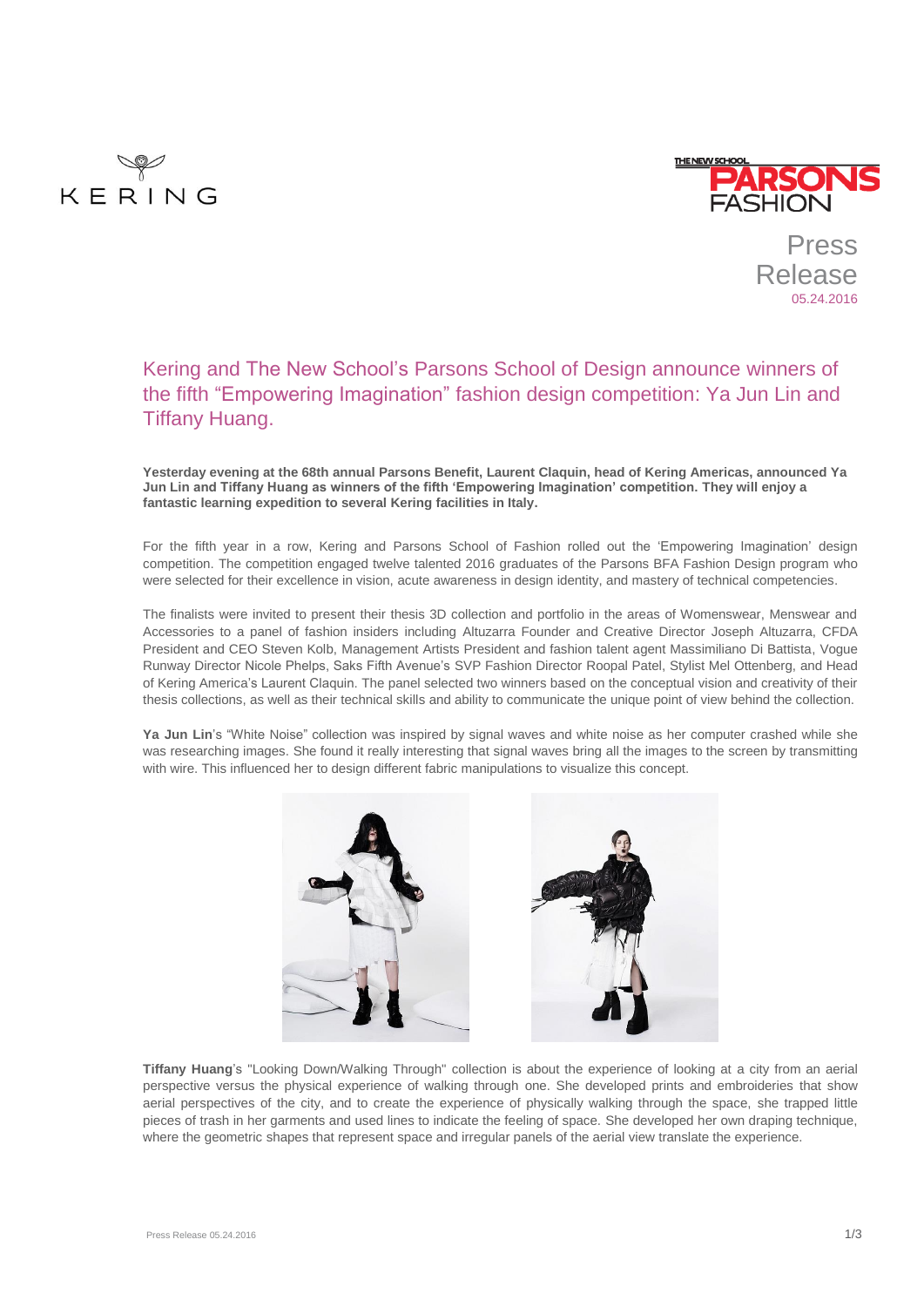





The winners will be given the fantastic opportunity to experience a 2-week trip to Kering facilities in Italy in June 2016. They will visit Kering's *Materials Innovation Lab*, which houses more than 2,000 sustainable fabric options available for use to all Kering brands, and many other brand locations in Milan, Vicenza, and Florence.

Before the trip, the winning designers' thesis collections will be exclusively featured in Saks Fifth Avenue New York's windows from May 27th to June 10th, 2016.

Additionally, the twelve finalists were granted invaluable visibility on Vogue.com and will be hosted for a mentoring session with Vogue.com editors.

Laurent Claquin, head of Kering Americas, said: "Parsons' students have, once again, exceeded our expectations during this year's "Empowering Imagination" contest. Ya Jun Lin and Tiffany Huang exhibit considerable talent. Their creative design and craftsmanship qualities are very important at Kering. We are happy to offer them a fantastic learning expedition at a number of Kering facilities in Europe".

Burak Cakmak, Dean of the School of Fashion, said: "I am proud of the work that the finalists presented, and thrilled that Ya Jun Lin and Tiffany Huang will be able to experience this wonderful opportunity. Kering is a leader in the fashion industry, and they continue to push past barriers into the future. At Parsons, we teach our students to think for real world problems, and I know the winners will learn and grow from their trip to the excellent Kering facilities in Europe."

### *About Kering*

*A world leader in apparel and accessories, Kering develops an ensemble of powerful Luxury and Sport & Lifestyle brands: Gucci, Bottega Veneta, Saint Laurent, Alexander McQueen, Balenciaga, Brioni, Christopher Kane, McQ, Stella McCartney, Tomas Maier, Boucheron, Dodo, Girard-Perregaux, JeanRichard, Pomellato, Qeelin, Ulysse Nardin, Puma, Volcom and Cobra. By 'empowering imagination' in the fullest sense, Kering encourages its brands to reach their potential, in the most sustainable manner. Present in more than 120 countries, the Group generated revenues of more than €11.5 billion in 2015 and had more than 38,000 employees at year end. The Kering (previously PPR) share is listed on Euronext Paris (FR 0000121485, KER.PA, KER.FP).*

#### *About Parsons*

*The New School's Parsons School of Design is a global leader in design education, with programs that span the disciplines of design and the fine arts. With the launch of its fashion design program in 1906, Parsons is credited with the rise of Seventh Avenue, the epicenter of American fashion. Parsons offers a Bachelor of Fine Arts degree in Fashion Design, Associate degrees in Fashion Design and Fashion Marketing, and a Master of Fine Arts Program in Fashion Design and Society initiated through the support of Parsons alumna Donna Karan. Parsons has educated generations of leading American fashion designers, including Tom Ford, Marc Jacobs, Isaac Mizrahi, Tracy Reese, Narciso Rodriguez, Anna Sui, Prabal Gurung, Derek Lam, Proenza Schouler, Vena Cava, Alexander Wang and Jason Wu. For more information, visit [www.newschool.edu/parsons.](http://www.newschool.edu/parsons)*

**Press Contact Kering** 

Marie-Laure Vaganay + 1 646 650 3424 marie-laure.vaganay@kering.com